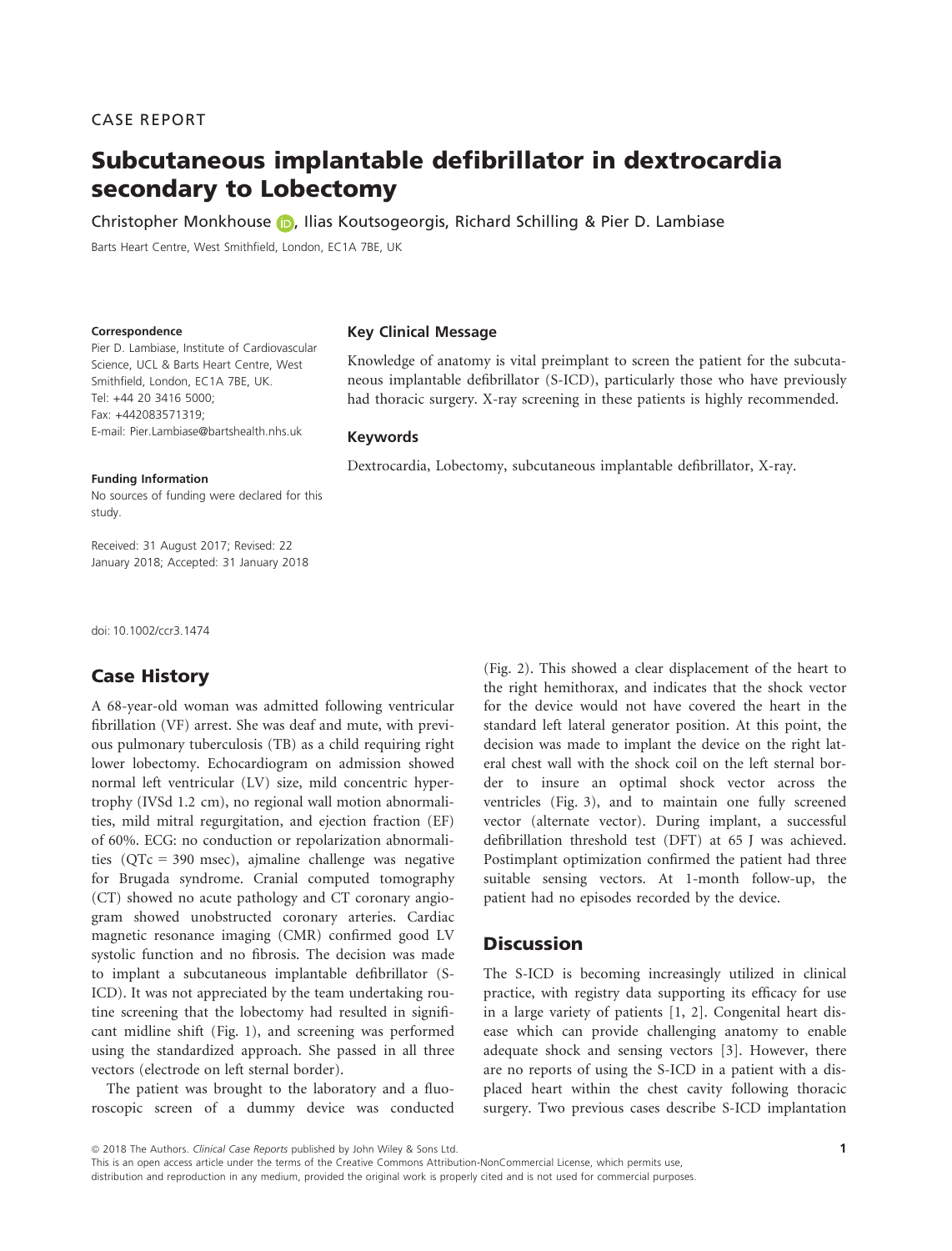

Figure 1. MRI chest demonstrating the heart occupying the right hemithorax due to the absence of the right lower lobe.

in dextrocardia [4, 5]. This is an important consideration and highlights the need to review chest radiographs before screening such patients for implantation especially those postcardiac and thoracic surgery or chest wall abnormalities, for example, pectus excavatum.

With more widespread utilization of the S-ICD, its use in difficult anatomies will increase to avoid the long-term risks of transvenous lead implantation. The key issue is to insure the optimal sensing and shock vectors tailored to the patient's anatomy. In this case, the can position was a mirror of a standard implant, with the S-ICD on the right lateral chest wall.



Figure 2. Fluoroscopic frame in PA view of L-Thorax, Dummy S-ICD lead is on L-sternal border. Note the absence of cardiac silhouette in left hemithorax.



Figure 3. Postprocedure chest X-ray in PA view showing cardiac silhouette to be displaced medially and S-ICD on the right side.

# Conclusion

Knowledge of cardiac displacement before screening is vital to insure the device is appropriate for the patient. Xray screening for lead localization is strongly recommended in post-thoracic surgical patients as anatomies can be significantly distorted leading to suboptimal device placement.

## Conflict of Interest

PDL receives speaker fees, research and educational grants from Boston Scientific.

# Authorship

CM: drafted the manuscript and created revisions. IK: reviewed the manuscript and conceived the idea for the article. RS: reviewed and critically appraised the article. PDL: reviewed and critically appraised the article.

## References

- 1. Lambiase, P. D., C. Barr, D. A. Theuns, R. Knops, P. Neuzil, J. B. Johansen, et al. 2014. Worldwide experience with a totally subcutaneous implantable defibrillator: early results from the EFFORTLESS S-ICD Registry. Eur. Heart J. 35:1657–1665.
- 2. Burke, M. C., M. R. Gold, B. P. Knight, C. S. Barr, D. A. M. J. Theuns, L. V. A. Boersma, et al. 2015. Safety and efficacy of the totally subcutaneous implantable defibrillator: 2-year results from a pooled analysis of the IDE study and EFFORTLESS registry. J. Am. Coll. Cardiol. 65:1605–1615.
- 3. Moore, J. P., B. Mondesert, M. S. Lloyd, S. C. Cook, A. N. Zaidi, R. H. Pass, et al. 2016. Clinical experience with the